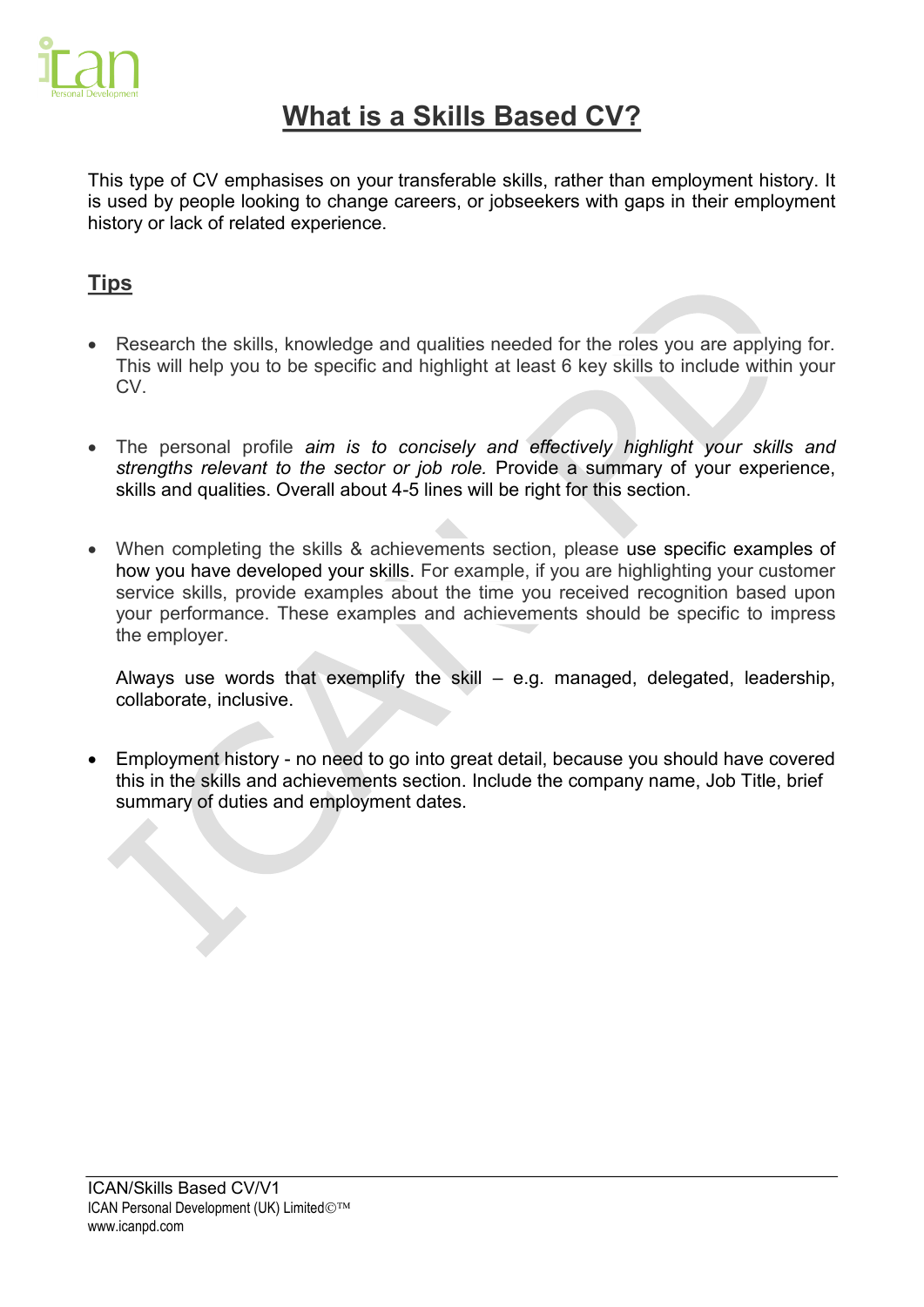

### **Full Name:**

### **Postcode:**

**Mobile: Email: LinkedIn:** 

### **Personal Profile**

A personal profile, otherwise known as a personal statement, is the small paragraph which sits at the top of your CV. Its aim is to concisely and effectively highlight your skills and strengths relevant to the sector or job role. This will be achieved in about four sentences.

Have a look at our **personal profile guide**, to help you write the perfect personal profile.

### **Skills & Achievements**

#### *Skill 1 (example- Communication)*

- List skills and achievements related to this skill
- List skills and achievements related to this skill

#### *Skill 2 (example- Team work)*

- List skills and achievements related to skill
- List skills and achievements related to this skill

#### *Skill 3 (example- Customer Service)*

- List skills and achievements related to skill
- List skills and achievements related to this skill

#### *Skill 4 (example- Numeracy)*

- List skills and achievements related to skill
- List skills and achievements related to this skill

#### *Skill 5 (example- Health and Safety)*

- List skills and achievements related to skill
- List skills and achievements related to this skill

#### *Skill 6 (example- I.C.T)*

- List skills and achievements related to skill
- List skills and achievements related to this skill